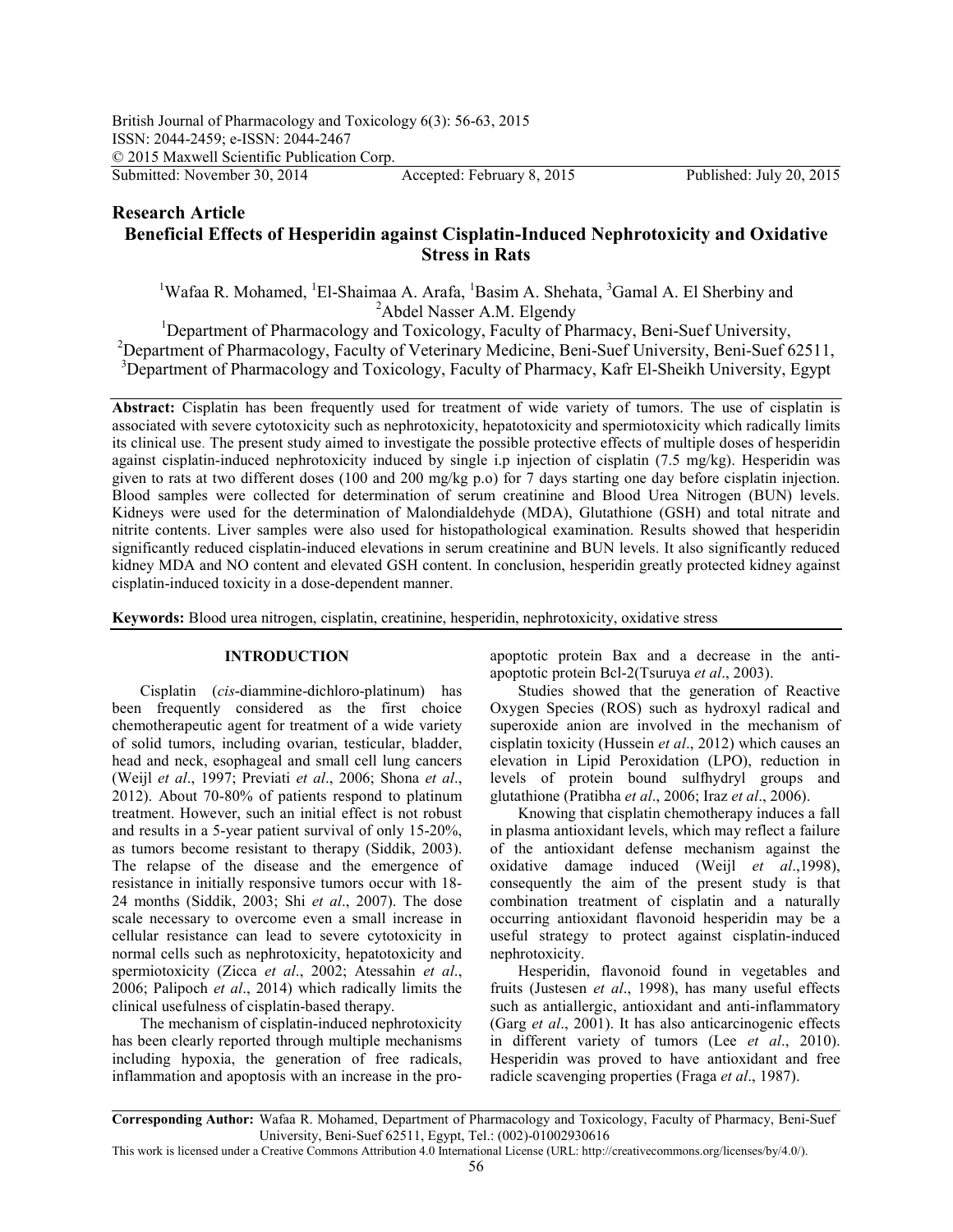## **MATERIAL and METHODS**

Animals: Adult male Wistar rats (120-150 g) obtained from the National Research Centre (Giza, Egypt) were used in the current study. They were housed 10 per cage and maintained at  $25 \pm 2$ °C with free access to water and food, under a  $12/12$  h light-dark cycle. All procedures in this study were carried out according to guidelines of Ethics Committee of Faculty of Pharmacy, Cairo University.

**Drugs and chemicals:** Cisplatin was purchased from from Sigma-Aldrich (USA), silymarin and hesperidin was purchased from Sigma-Aldrich (USA). Thiobarbituric acid, Ellman's reagent, vanadium trichloride, N-(1-Naphtyl) ethylenediamine dihydrochloride and sulfanilamide were purchased from Sigma-Aldrich (USA). Blood Urea Nitrogen Kit and Creatinine Kit were purchased from (Diamond Laboratory Reagents).

**Experimental design:** Rats were divided into 7 groups, each of 6-8 rats. It was proved that intra- peritoneal injection of cisplatin at a dose of 7.5 mg/kg causes induction of hepatptoxicity (Mansour  $et al., 2006$ ):

- **Group 1 :** Received vehicle (2%Tween 80, p.o.) and acts as negative control.
- **Group 2** : Received silymarin (100 mg/kg/day, p.o) and acts as silymarin control.
- **Group 3** : Received hesperidin (200 mg/kg/day, p.o) and acts as hesperidin control.
- **Group 4 : Received vehicle (2% Tween 80, p.o.) and** acts as cisplatin control.
- **Group 5: Received silymarin (100 mg/kg/day, p.o).**
- **Group 6: Received hesperidin (100 mg/kg/day, p.o).**
- **Group 7: Received hesperidin (200 mg/kg/day, p.o).**

Groups 1-3 received a single i.p. saline on second day. Groups 4-7 received a single dose of cisplatin (7.5) mg/kg i.p) on second day 1 hour after vehicle or drug administration.

At the end of the experiment, rats were fasted overnight, blood was collected and serum was separated by centrifugation at 3000 r.p.m. and used for biochemical estimations including:

 Serum creatinine (Cr) and Blood Urea Nitrogen (BUN) using colorimetric assay kits (Diamond Diagnostics, Egypt)

For tissue biomarkers and histopathological estimations; animals were sacrificed then kidneys were dissected out, washed with cold normal saline and dried between two filter papers.

A portion of each kidney tissue was homogenized and the homogenates were centrifuged at  $1000 \times g$  for 15 min and the obtained supernatants were used for the estimation of tissue biomarkers namely, reduced Glutathione (GSH) according to the method described

by Beutler *et al.* (1963) and Arab *et al.* (2014) and expressed as mg%, Thiobarbituric acid Reactive (TBARS) content, estimated as Malondialdehyde (MDA) according to the method described by Mihara and Uchiyama (1978) and Mehany et al. (2013) and expressed as nmol/ml and total nitrate/nitrite (NOx) content according to the method described by Miranda et al. (2001).

Histopathological examination: Another portion of each kidney tissue was preserved in formalin solution in saline for a time sufficient for hardening of tissue to be sectioned for histopathological examination. Autopsy samples were taken from the liver and kidney of rats in different groups and fixed in 10% formolsaline for twenty four hours. Washing was done in tap water then serial dilutions of alcohol (methyl, ethyl and absolute ethyl) were used for dehydration. Specimens were cleared in xylene and embedded in paraffin at 56 degree in hot air oven for twenty four hours. Paraffin bees wax tissue blocks were prepared for sectioning at 4 microns thickness by slidgemicrotome. The obtained tissue sections were collected on glass slides, deparaffinized, stained by hematoxylin and eosin stain for routine examination then examination was done through the light electric microscope (Bancroft *et al.*, 1996).

**Statistical analysis:** The values of the measured parameters were presented as mean ± SEM. Comparisons between different treatments were carried out using one way analysis of variance (ANOVA) followed by Tukey- Kramer multiple comparisons test. Differences were considered statistically significant at p<0.05.

#### **RESULTS**

Effect of hesperidin on cisplatin-induced elevations in serum Cr and BUN levels: Cisplatin significantly increased serum Cr and BUN levels when compared to normal control group. Oral administration of silymarin 100 mg/kg and hesperidin 200 mg/kg significantly decreased cisplatin-induced increase in serum Cr and BUN levels when compared to cisplatin control group. Administration of hesperidin 100 mg/kg significantly reduced elevated serum Cr but did not significantly affect elevated BUN level. No significant difference was observed in serum Cr and BUN levels between normal control and silymarin or hesperidin control groups (Fig.1 and 2).

**Effect of hesperidin on renal lipid peroxides content:** Cisplatin significantly elevated renal MDA content as compared to normal control group. Silymarin 100 mg/kg p.o and hesperidin 200 mg/kg p.o significantly decreased cisplatin-induced elevation in renal MDA content when compared to cisplatin control group. Hesperidin 100 mg/kg p.o did not significantly affect elevated renal MDA content. No significant difference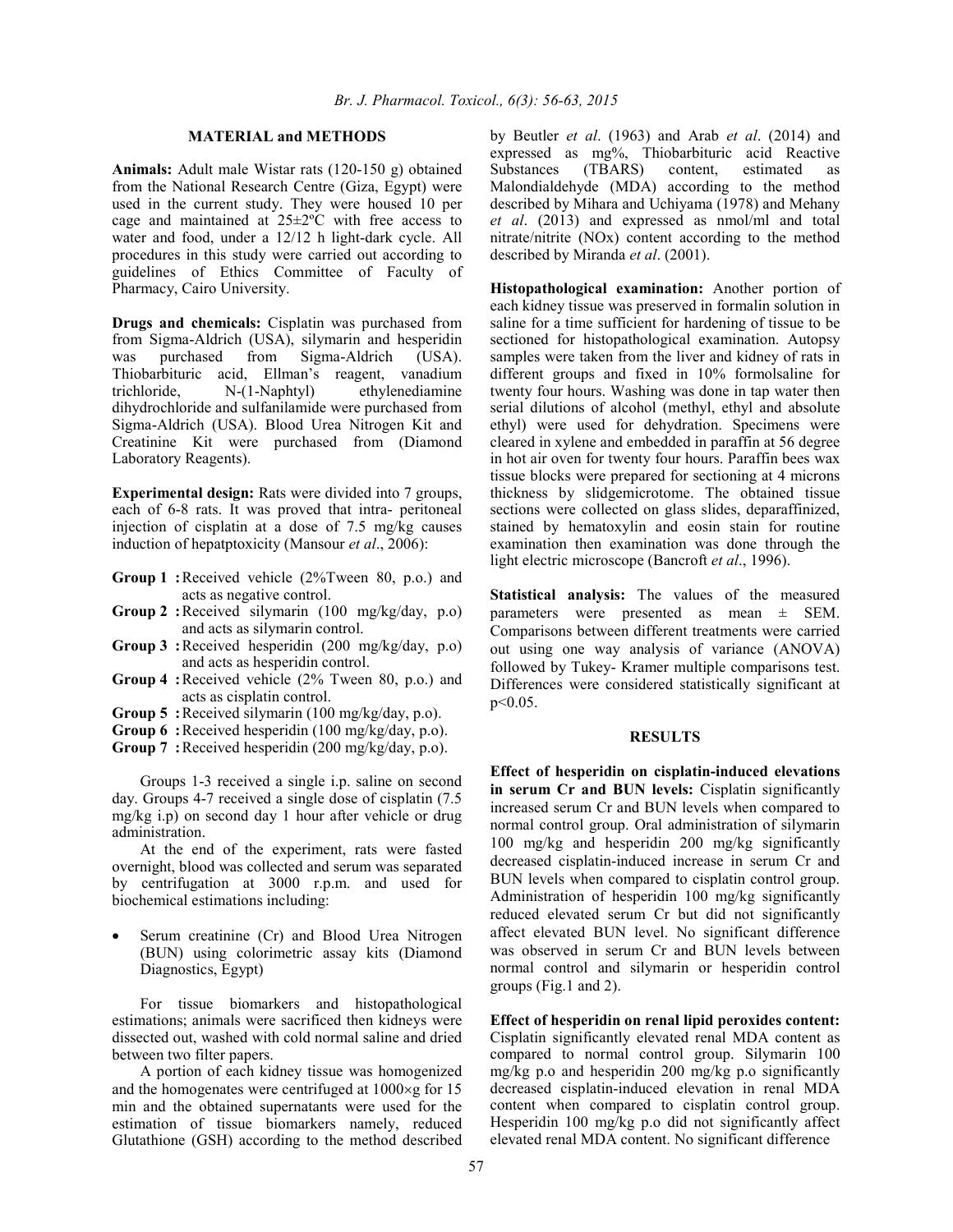

Fig. 1: Effect of hesperidin treatment on serum creatinine level in cisplatin administered rats;  $N = 6-8$  rats per group. Each value represents the mean  $\pm$  SE of the mean; Statistics were carried out by one way analysis of variance (ANOVA) followed by Tukey-Kramer multiple comparisons test; \* : significantly different from normal control at  $p<0.05$ ; @: Significantly different from cisplatin control at  $p<0.05$ 



Fig. 2: Effect of hesperidin treatment on serum BUN level in cisplatin administered rats;  $N = 6-8$  rats per group. Each value represents the mean  $\pm$  SE of the mean; Statistics were carried out by one way analysis of variance (ANOVA) followed by Tukey-Kramer multiple comparisons test; \* : Significantly different from normal control at  $p<0.05$ ; <sup>@</sup>: Significantly different from cisplatin control at  $p<0.05$ 



Fig. 3: Effect of hesperidin treatment on kidney MDA content in cisplatin administered rats;  $N = 6-8$  rats per group. Each value represents the mean  $\pm$  SE of the mean; Statistics were carried out by one way analysis of variance (ANOVA) followed by Tukey-Kramer multiple comparisons test; \* : Significantly different from normal control at  $p<0.05$ ; @: Significantly different from cisplatin control at  $p<0.05$ 

was observed in renal MDA content in silymarin or hesperidin control groups (Fig.3).

Effect of hesperidin on renal reduced glutathione content: Cisplatin significantly reduced renal GSH content as compared to normal control group. Oral administration of silymarin 100 mg/kg and hesperidin 100 or 200 mg/kg significantly increased cisplatin induced reduction in GSH content when compared to cisplatin control group. No significant difference was observed in renal GSH content between normal control and silymarin or hesperidin control groups (Fig. 4).

Effect of hesperidin on renal nitrate/nitrite (NO) **-** Cisplatin significantly elevated renal NO content in cisplatin control group as compared to normal control group. Silymarin 100 mg/kg p.o and hesperidin 200 mg/kg significantly decreased cisplatin induced elevation in renal NO content when compared to cisplatin control group. No significant difference was observed in renal NO content between normal control and silymarin or hesperidin control groups (Fig. 5).

**Histopathology:** There was no histopathological alteration and the normal histological structure of the glomeruli and tubules at the cortex and the tubules at the corticomedullary portion were recorded in Fig. 6A. Silymarin 100 mg/kg and hesperidin 200 mg/kg on normal rats showed normal structure of the normal structure of the

*Br. J. Pharmacol. Toxicol., 6(3): 56-63, 2015*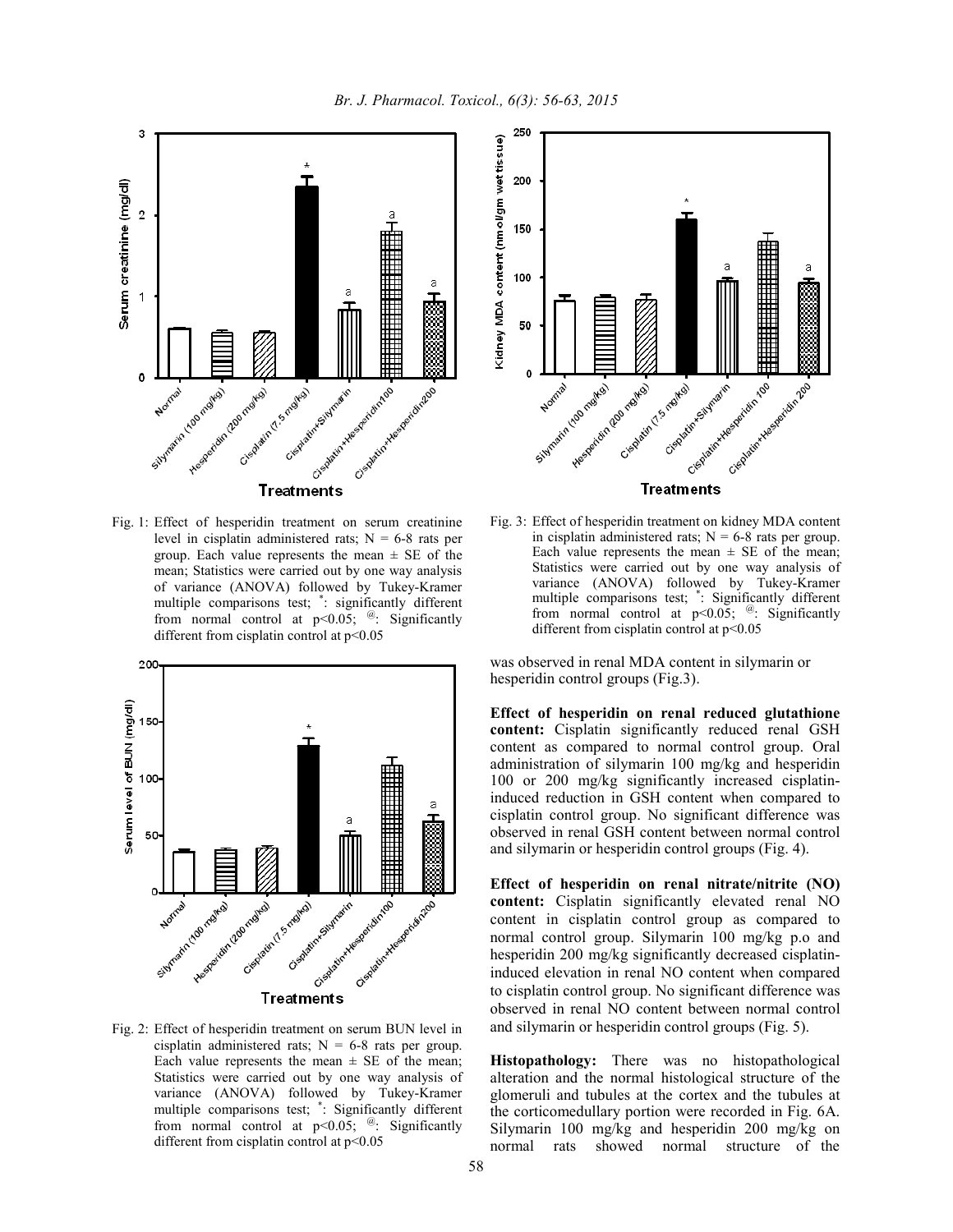



Fig. 4: Effect of hesperidin treatment on kidney GSH content in cisplatin administered rats;  $N = 6-8$  rats per group. Each value represents the mean  $\pm$  SE of the mean; Statistics were carried out by one way analysis of variance (ANOVA) followed by Tukey-Kramer multiple comparisons test; \* : significantly different from normal control at  $p<0.05$ ;  $\omega$ : Significantly different from cisplatin control at  $p<0.05$ 



Fig. 5: Effect of hesperidin treatment on kidney NO content in cisplatin administered rats;  $N = 6-8$  rats per group. Each value represents the mean  $\pm$  SE of the mean; Statistics were carried out by one way analysis of variance (ANOVA) followed by Tukey-Kramer multiple comparisons test; \* : significantly different from normal control at  $p<0.05$ ; @: Significantly different from cisplatin control at  $p<0.05$ 



Fig. 6: Photo micrograph of rat kidney tissues H&E staining; (A): Normal control group; (B): Silymarin control group and (C): Hesperidin control group, sections of kidney showing normal histological structure of the glomeruli and tubules at the cortex and the tubules at the corticomedullary; (D): Cisplatin control group, showing Coagulation necrosis was noticed in most of the tubules associated with congestion in the glomerular tuft and cystic dilatation as well as cast formation in the tubules of both cortical and corticomedullary portions; (E): Silymarin + Cisplatin and (F): Hesperidin (200 mg/kg) + Cisplatin, showing nearly normal structure of the kidney with no histopathological alterations observed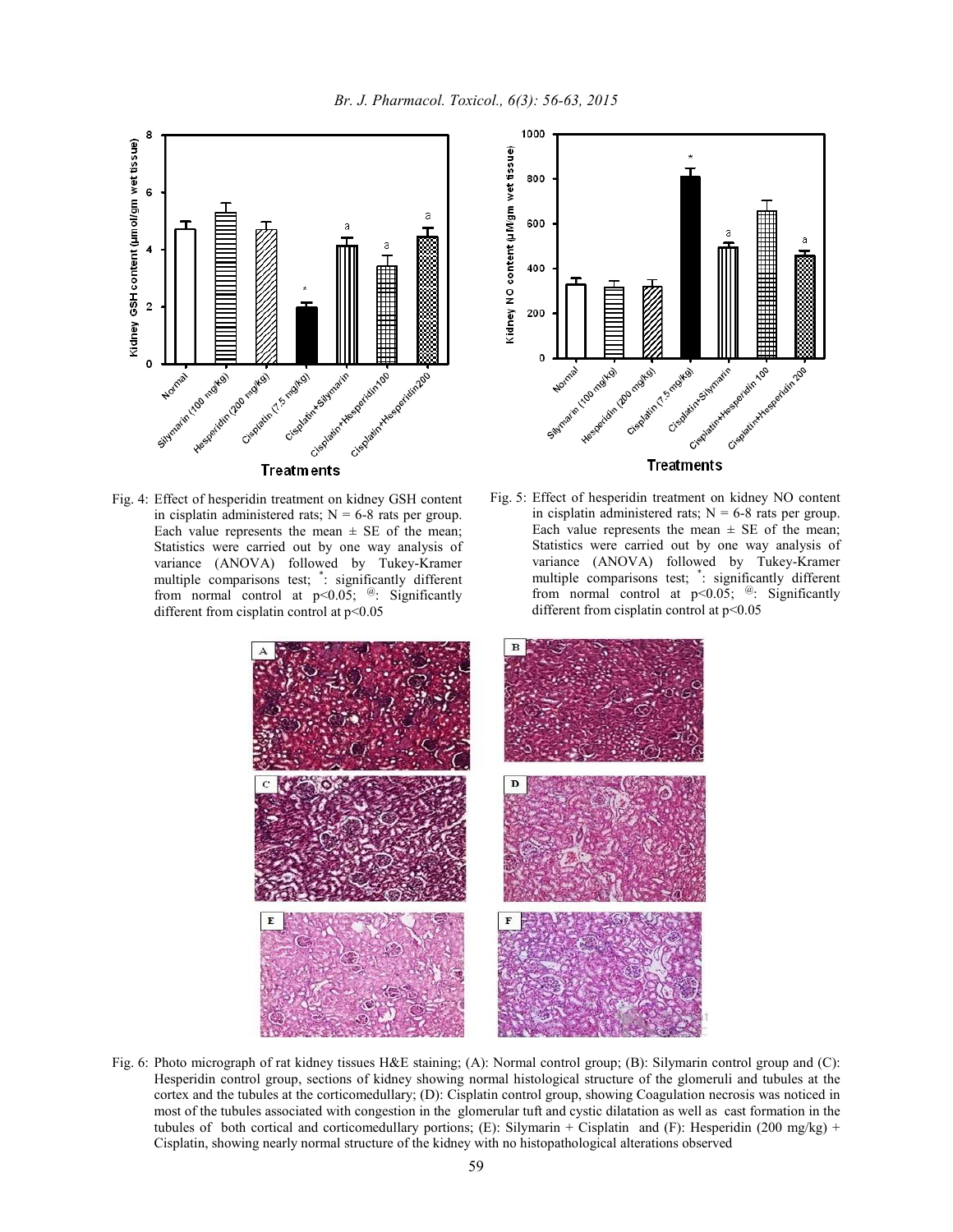kidney; (Fig. 6B and 6C). Cisplatin control group showed coagulation necrosis in most of the tubules associated with congestion in the glomerular tuft and cystic dilatation as well as cast formation in the tubules of both cortical and corticomedullary portions (Fig. 6 D). Silymarin 100 mg/kg and hesperidin 200 mg/kg on cisplatin administered rats showed nearly normal structure of the kidney with no histopathological alterations observed (Fig. 6 E and 6F).

### **DISCUSSION**

Results of the present study states that cisplatin significantly produced nephrotoxicity in rats. Nephrotoxicity was proved by significant elevations in serum levels of creatinine and BUN as compared to normal control group. Cisplatin administration to rats showed histopathological changes in kidney including coagulation necrosis was noticed in most of the tubules associated with congestion in the glomerular tuft and cystic dilatation as well as cast formation in the tubules of both cortical and corticomedullary portions. These findings are similar to those obtained by previous investigators (Prabhu et al., 2013; Sahu et al., 2013).

Abdelmeguid et al. (2010b) showed that cisplatin (5 mg/kg, i.p.), in rats caused significant deterioration of renal corpuscle structure and increased tubular necrosis after 2 weeks. Also Chirino *et al.* (2004) showed that cisplatin treatment induced mesangial cells contraction.

Cisplatin treatment produced several responses including dysfunction of mitochondria, DNA damage, membrane peroxidation and protein synthesis inhibition (Cohen and Lippard, 2001; Sadowitz et al., 2002; Naqshbandi et al., 2012).

Cisplatin stimulates ROS production by damaged mitochondria, which elevates free radical production and reduce antioxidant production (Kawai et al., 2006; Silici et al.,  $2011$ ).

It was proved that cisplatin exerts its anticancer effect through induction of free radicles such as peroxyl radicals, superoxide radicles, hydroxy radicals and singlet oxygen, which cause kidney damage at the same time (Karadeniz et al., 2011). These free radicals attack the highly unsaturated fatty acids of the cell membrane inducing lipid peroxidation which is considered the key process in several pathological events (Weijl *et al.*, 1997; Schinella et al., 2002).

This action of cisplatin is confirmed in the present study by significant increase in lipid peroxidation, measured as MDA level, as compared to normal control rats. Injection of cisplatin caused an increase in kidney lipid peroxides content and a reduction in the antioxidant enzymes activities which protect against tissues lipid peroxidation (Cayir et al., 2009; Goldstein and Mayor, 1983). Several cellular pathways have been suggested to contribute to induction of oxidative stress

and lipid peroxidatin. Safirstein (1999) explained that the main targets of cisplatin in kidney are proximal straight and distal convoluted tubules, where it accumulates and encourages cellular damage by multiple mechanisms such as oxidative stress, DNA damage and apoptosis(Karadeniz *et al.*, 2011).

Moreover, the decreased activities of enzymatic antioxidants caused reduction in scavenging of ROS which in turn leads to oxidative stress (Palipoch  $et al.$ , 2014). This was shown in the present results by the significant reduction in tissue levels of GSH and similar results were obtained by previous studies (Mansour et al., 2006; Sahu et al., 2013).

The present work reveals that cisplatin significantly increased kidney levels of NO. Excessive production of NO causes vasodilatation and hypotension leading to organ hypoperfusion, edema and organ dysfunction. NO can interact with ROS to form peroxynitrite, which is a powerful oxidant and cytotoxic agent and may play an important role in the cellular damage associated with the overproduction of NO (Ahmad *et al.*, 2012). Another possible explanation of cisplatin toxicity is that cisplatin induces a cascade of inflammatory reactions, that play an important pathogenic role in cisplatin-induced tissues injury (Pabla and Dong, 2008; Hussein  $et$   $al., 2012$ ).

Oral administration of silymarin to cisplatin treated rats significantly reduced the elevated serum levels of creatinine and BUN. It also improved the oxidative stress parameters by significantly decreasing the elevated levels of kidney MDA, NO and significantly increased kidney levels of GSH as compared to cisplatin control groups.

This action of silymarin is attributed to its antioxidant effect and its free radical scavenging activity, consequently protecting membrane permeability (Hakova *et al.*, 1996; Mansour *et al.*, 2006).

The nephroprotective properties of silymarin are due to free radical scavenging and elevating the cellular content of glutathione that lead to inhibition of the lipid peroxidation and stabilizing plasma membrane (Karimi et al., 2011). In addition, silymarin stimulates ribosomal protein synthesis by means of stimulating RNA polymerase I and so counteracting the reduction in macromolecule synthesis in the tissues (Gaedeke al., 1996; Saller et al., 2007; Dashti-Khavidaki et al., 2012). Moreover, silymarin maintains the effective levels of  $α$ -tocopherol,  $β$ -carotene and ascorbate, resulting in an increased cell viability and preserved functionality in several animal models and cell lines (Comelli et al., 2007). Several studies revealed that silymarin reduces the nephrotoxic effects of cisplatin without decreasing its anti-tumour activity. The renoprotective effects of silymarin were more apparent when it was administered before cisplatin (Dashti Khavidaki et al., 2012).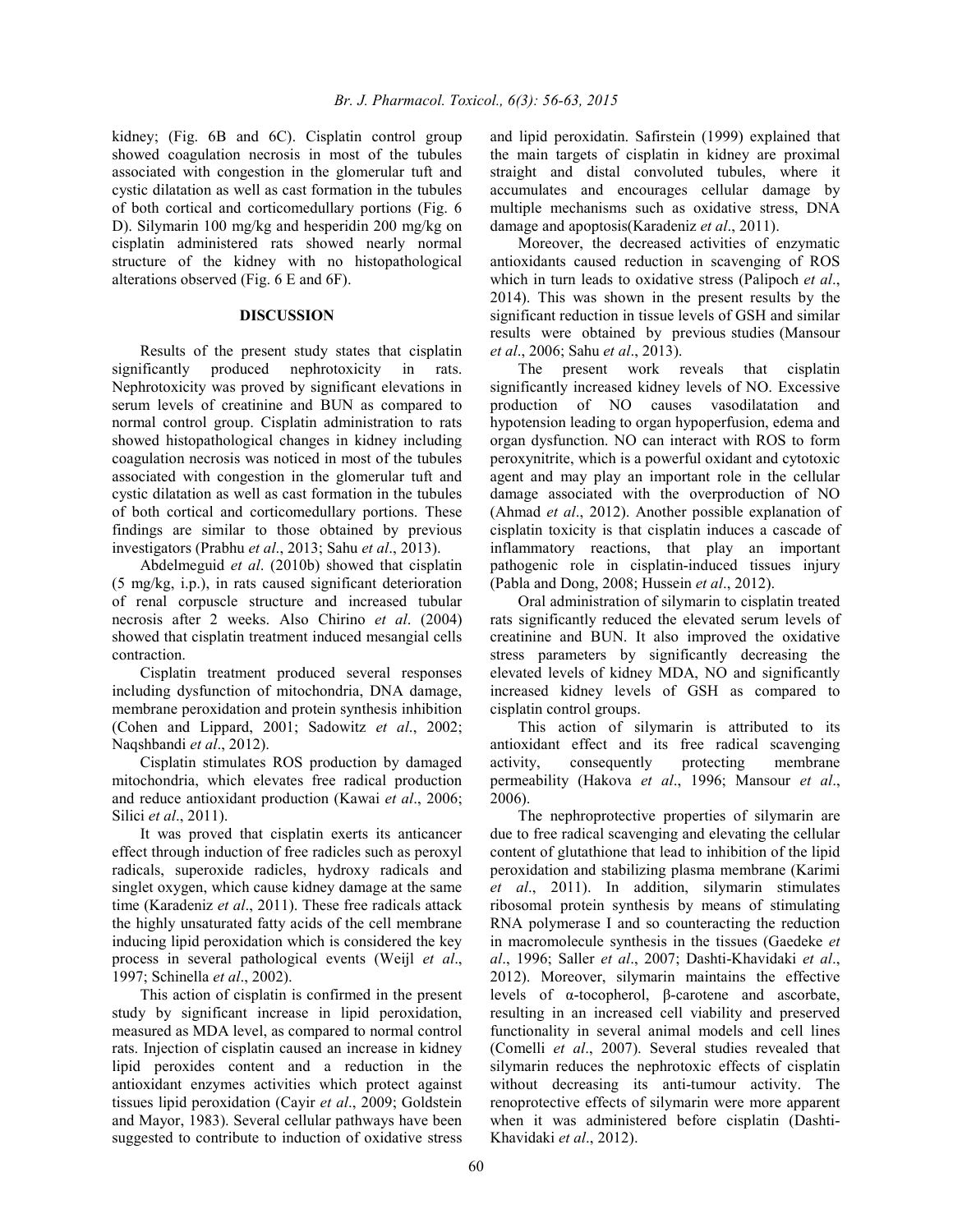In addition, silymarin greatly improved the histopathological findings observed with cisplatin control as silymarin showed nearly normal histopathological structure of the kidney. In agreement with our results, Karimi *et al.*,  $(2005)$  and with our results, Karimi et al., (2005) and Abdelmeguid et al., (2010b) showed that silymarin post- treatment attenuated glomerular atrophy that revealed minimal erythrocytes leakage and slightly dilated urinary space. Also previous studies showed that pretreatment with silymarin 2 h before cisplatin significantly decreased the pathological changes induced by cisplatin and appeared highly protective (Abdelmeguid et al., 2010a)

Administration of high dose of hesperidin 200 mg/kg significantly decreased elevated serum levels of creatinine and BUN. On the other hand administration of low dose of hesperidin 100 mg/kg only significantly decreased creatinine but failed to produce any significant decrease in BUN. It is obvious that there is dose-dependent increase in response of hesperidin as by increasing the dose the response becomes better in all measured parameters.

Furthermore, hesperidin 200 mg/kg significantly decreased cisplatin-induced elevation in kidney MDA and NO while increased cisplatin-induced reduction in kidney GSH. Hesperidin 100 mg/kg failed to decrease elevated levels of kidney MDA and NO while significantly increased kidney GSH. Also these results of hesperidin indicate that there is a dose-dependent increase in response. The histopathological findings showed that hesperidin greatly protected kidneys against cisplatin-induced damage.

Studies demonstrated that hesperidin enhanced the antioxidant defense mechanisms (Garg *et al.*, 2001; Loguercio and Federico, 2003). Hesperidin improved GSH levels in kidneys of diabetic rats and decreased DNA fragmentation, in the urine of diabetic rats (Miyake *et al.*, 1998). Hesperidin in combination with diosmin inhibited the reactive oxygen radicals production in Zymosan-stimulated human polymorphonuclear neutrophils (Jean and Bodinier, 1994). Consequently, in-vivo and in-vitro studies have been shown that hesperidin reduced oxidative stress (Tirkey et al., 2005).

In addition studies proved that flavonoids are hydrogen-donors and free-radical scavengers and so they act as potential chainbreaking antioxidants to inhibit the low density lipoprotein oxidation (Cotelle et al., 1996; Kaur et al., 2006). Furthermore, other studies have indicated that flavonoids can chelate transition metal-ions so can inhibit free radical formation and the propagation of free-radical reactions (Morel *et al.*, 1993; Haller and Hizoh, 2004).

In conclusion, the present study proved that oxidative stress plays an important role in cisplatin induced nephrotoxicity. Hesperidin, decreased cisplatin-induced kidney damage, suppressed cisplatininduced generation of ROS, lipid peroxidation and

oxidative stress. All these obtained results indicate that hesperidin provide protective effects on cisplatin induced nephrotoxicity and it may find use as an adjunct in the cancer chemotherapy in which cisplatin is used as first drug.

## $ACKNOWLEDGMENT$

This study was supported by a research grant from the Scientific Research Development Center, Beni-Suef University, Beni-Suef, Egypt.

# *REFERENCES*

- Abdelmeguid, N.E., H.N. Chmaisse and N.S. Abou Zeinab, 2010a. Silymarin ameliorates cisplatin induced hepatotoxicity in rats: Histopathological and ultrastructural studies. Pak. J. Biol. Sci., 13(10): 463479.
- Abdelmeguid, N.E., H.N. Chmaisse and N.A. Zeinab, 2010b. Protective effect of silymarin on cisplatin induced nephrotoxicity in rats. Pakist. J. Nutr.,  $9(7)$ : 624-636.
- Ahmad, S.T., W. Arjumand, S. Nafees, A. Seth, N. Ali, S. Rashid and S. Sultana, 2012. Hesperidin alleviates acetaminophen induced toxicity in Wistar rats by abrogation of oxidative stress, apoptosis and inflammation. Toxicol. Lett., 208(2): 149161.
- Arab, H.H., S.A. Salama, A.H. Eid, H.A. Omar, S.A. Arafa el and I.A. Maghrabi, 2014. Camel's milk ameliorates TNBS-induced colitis in rats via downregulation of inflammatory cytokines and oxidative stress. Food Chem. Toxicol., 69: 294302.
- Atessahin, A., I. Karahan, G. Turk, S. Gur, S. Yilmaz and A.O. Ceribasi, 2006. Protective role of lycopene on cisplatin-induced changes in sperm characteristics, testicular damage and oxidative stress in rats. Reprod. Toxicol., 21(1): 42-47.
- Bancroft, J.D., A. Stevens and D.R. Turner, 1996.Theory and Practice of Histological Techniques.4th Edn., Churchill Livingstone,New York, London, San Francisco, Tokyo.
- Beutler, E., O. Duron and B.M. Kelly, 1963. Improved method for the determination of blood glutathione. J. Lab. Clin. Med., 61: 882-888.
- Cayir, K., A Karadeniz, A. Yildirim, Y. Kalkan, A. Karakoc, M. Keles and S.B. Tekin, 2009. Protective effect of L-carnitine against cisplatininduced liver and kidney oxidant injury in rats. Cent. Eur.J. Med., 4(2): 184-191.
- Chirino, Y., R.Hernández-Pando, J. Pedraza-Chaverrí 2004. Peroxynitrite decomposition catalyst ameliorates renal damage and protein nitration in cisplatin-induced nephrotoxicity in rats. BMC Pharmacol., 4(1): 20.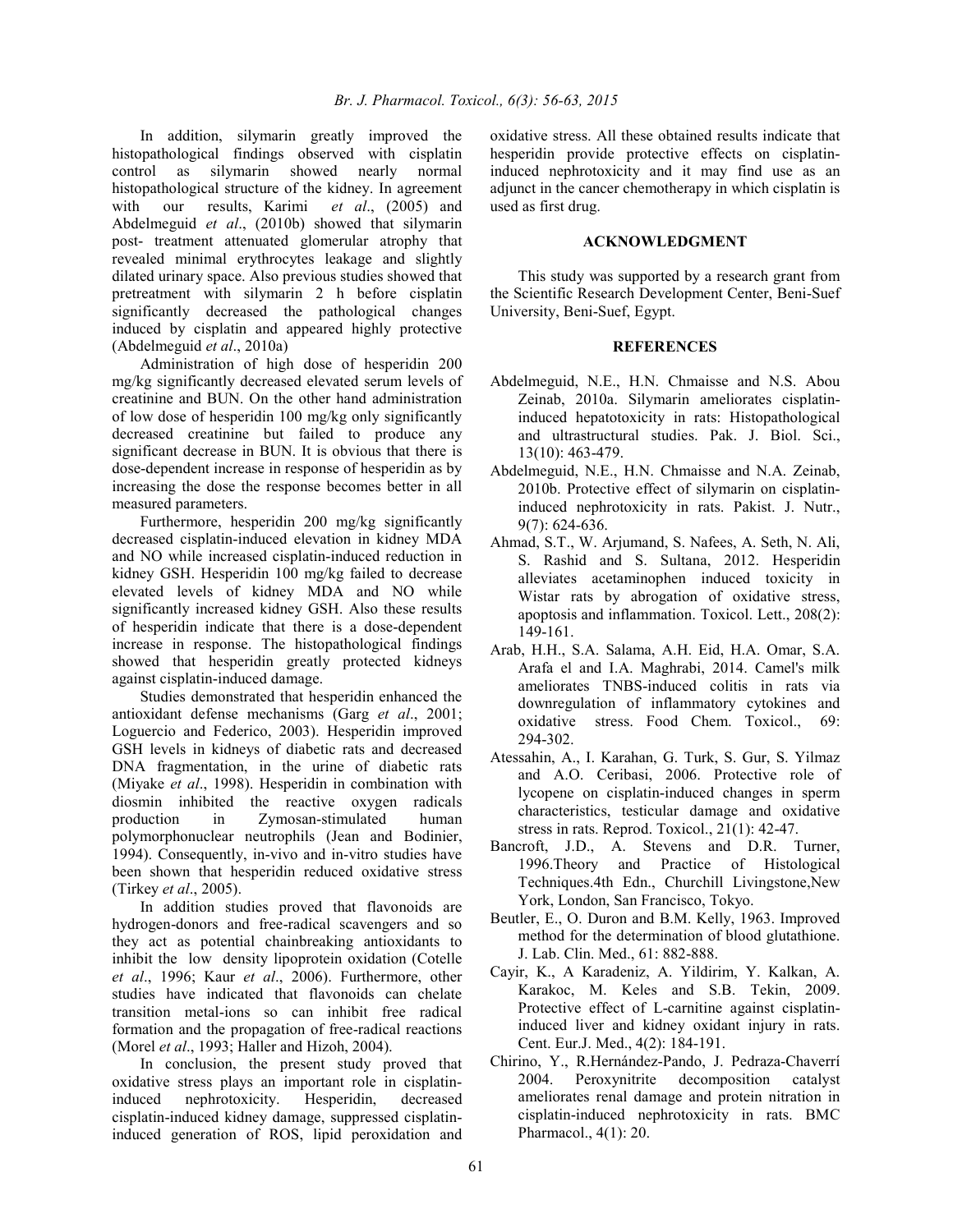- Cohen, S.M. and S.J. Lippard, 2001. Cisplatin: From DNA damage to cancer chemotherapy. Prog. Nucl. Acid Res. Mol. Biol., 67: 93-130.
- Comelli, M.C., U. Mengs, C. Schneider and M. Prosdocimi, 2007. Toward the definition of the mechanism of action of silymarin: Activities related to cellular protection from toxic damage induced by chemotherapy. Integr. Cancer Ther., 6(2): 120-129.
- Cotelle, N., J.L. Bernier, J.P. Catteau, J. Pommery, J.C. Wallet and E.M. Gaydou, 1996. Antioxidant properties of hydroxy-flavones. Free Radic. Biol Med., 20(1): 35-43.
- Dashti-Khavidaki, S., F. Shahbazi, H. Khalili and M. Lessan-Pezeshki, 2012. Potential renoprotective effects of silymarin against nephrotoxic drugs: A review of literature. J. Pharm. Pharm. Sci., 15(1): 112-123.
- Fraga, C.G., V.S. Martino, G.E. Ferraro, J.D. Coussio and A. Boveris, 1987. Flavonoids as antioxidants evaluated by<  $i$  in vitro </i > and <  $i$  in situ </i > liver chemiluminescence. Biochem.Pharmacol., 36(5): 717-720.
- Gaedeke, J., L.M. Fels, C. Bokemeyer, U. Mengs, H. Stolte and H. Lentzen, 1996. Cisplatin nephrotoxicity and protection by silibinin. Nephrol. Dial. Transplant.,  $11(1)$ : 55-62.
- Garg, A., S. Garg, L.J. Zaneveld and A.K. Singla, 2001. Chemistry and pharmacology of the Citrus bioflavonoid hesperidin. Phytother. Res., 15(8): 655669.
- Goldstein, R.S.and G.H. Mayor, 1983. Minireview. The nephrotoxicity of cisplatin. Life Sci., 32(7): 685690.
- Hakova, H., E. Misurova and K. Kropacova, 1996. The effect of silymarin on concentration and total content of nucleic acids in tissues of continuously irradiated rats. Vet. Med. (Praha), 41(4): 113-119.
- Haller, C. and I. Hizoh, 2004. The cytotoxicity of iodinated radiocontrast agents on renal cells in vitro. Invest. Radiol., 39(3): 149-154.
- Hussein, A., A.A. Ahmed, S.A. Shouman and S. Sharawy, 2012. Ameliorating effect of DL-alphalipoic acid against cisplatin-induced nephrotoxicity and cardiotoxicity in experimental animals. Drug Discov. Ther., 6(3): 147-156.
- Iraz, M., E. Ozerol, M. Gulec, S. Tasdemir, N. Idiz, E. Fadillioglu, M. Naziroglu and O. Akyol, 2006. Protective effect of caffeic acid phenethyl ester (CAPE) administration on cisplatin-induced oxidative damage to liver in rat. Cell Biochem. Funct., 24(4): 357-361.
- Jean, T. and M.C. Bodinier, 1994. Mediators involved in inflammation: effects of Daflon 500 mg on their release. Angiology, 45(6 Pt 2): 554-559.
- Justesen, U., P. Knuthsen and T. Leth, 1998. Quantitative analysis of flavonols, flavones and flavanones in fruits, vegetables and beverages by high-performance liquid chromatography with photo-diode array and mass spectrometric detection. J. Chromatogr. A, 799(1-2): 101-110.
- Karadeniz, A., N. Simsek, E. Karakus, S. Yildirim, A. Kara, I. Can, F. Kisa, H. Emre and M. Turkeli, 2011. Royal jelly modulates oxidative stress and apoptosis in liver and kidneys of rats treated with cisplatin. Oxid. Med. Cell Longev., 2011: 981793.
- Karimi, G., M. Ramezani and Z. Tahoonian, 2005. Cisplatin nephrotoxicity and protection by milk thistle extract in rats. Evid.-Based Compl. Alt.,  $2(3)$ : 383-386.
- Karimi, G., M. Vahabzadeh, P. Lari, M. Rashedinia and M. Moshiri, 2011. "Silymarin":A promising pharmacological agent for treatment of diseases. Iran J. Basic Med. Sci., 14(4): 308-317.
- Kaur, G., N. Tirkey and K. Chopra, 2006. Beneficial effect of hesperidin on lipopolysaccharide-induced hepatotoxicity. Toxicology, 226(2-3): 152-160.
- Kawai, Y., T. Nakao, N. Kunimura, Y. Kohda and M. Gemba, 2006. Relationship of intracellular calcium and oxygen radicals to Cisplatin-related renal cell injury. J. Pharmacol. Sci., 100(1): 65-72.
- Lee, K.H., M.H. Yeh, S.T. Kao, C.M. Hung, C.J. Liu, Y.Y. Huang and C.C. Yeh, 2010. The inhibitory effect of hesperidin on tumor cell invasiveness occurs via suppression of activator protein 1 and nuclear factor-kappaB in human hepatocellular carcinoma cells. Toxicol. Lett.,  $194(1-2)$ :  $42-49$ .
- Loguercio, C. and A. Federico, 2003. Oxidative stress in viral and alcoholic hepatitis. Free Radic. Biol. Med.,  $34(1)$ : 1-10.
- Mansour, H.H., H.F. Hafez and N.M. Fahmy, 2006. Silymarin modulates Cisplatin-induced oxidative stress and hepatotoxicity in rats. J. Biochem. Mol. Biol., 39(6): 656-661.
- Mehany, H.A., A.M. Abo-Youssef, L.A. Ahmed, E.S.A. Arafa and H.A.A. El-Latif, 2013. Protective effect of vitamin E and atorvastatin against potassium dichromate-induced nephrotoxicity in rats. Beni-Suef Univ. J. Basic Appl. Sci., 2(2): 96102.
- Mihara, M. and M. Uchiyama, 1978. Determination of malonaldehyde precursor in tissues by thiobarbituric acid test. Anal. Biochem., 86(1): 271-278.
- Miranda, K.M., M.G. Espey and D.A. Wink, 2001. A rapid, simple spectrophotometric method for simultaneous detection of nitrate and nitrite. Nato Sci. S A Lif. Sci., 5(1): 62-71.
- Miyake, Y., K. Yamamoto, N. Tsujihara and T. Osawa, 1998. Protective effects of lemon flavonoids on oxidative stress in diabetic rats. Lipids, 33(7): 689695.